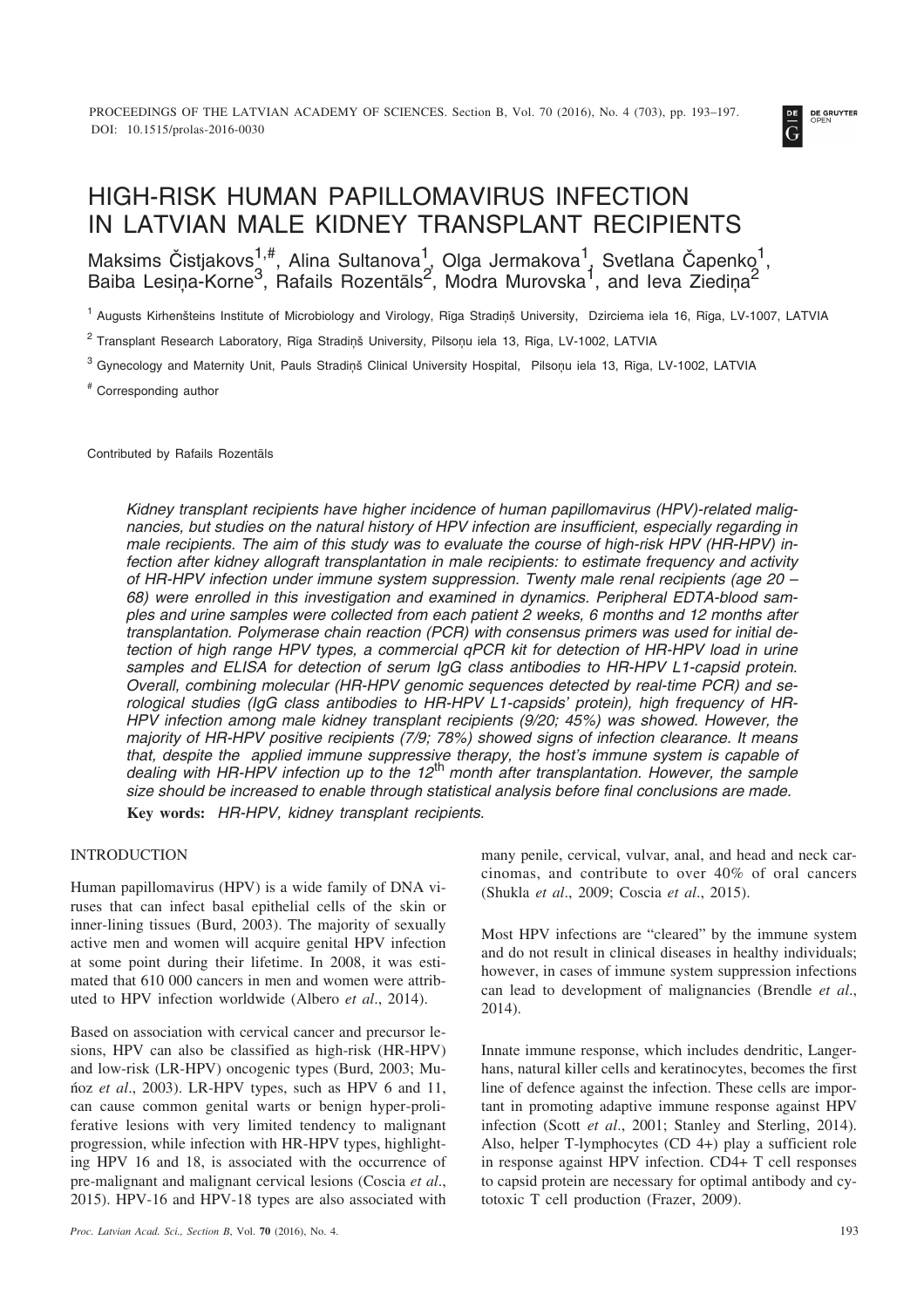Immunosuppressive treatment of organ transplant recipients is associated with an increase in the occurrence of HPVrelated anogenital (pre)malignancies (Meeuwis *et al*., 2015).

Kidney transplant recipients have a higher incidence of HPV-related malignancies. However, studies on the natural history of HPV infection are insufficient, especially regarding male recipients. While immunosuppressive regimens improve the overall survival of renal transplant recipients, they also contribute to the long-term complications of posttransplant malignancies (Genzer *et al*., 2012). In males, oncogenic HPV types are associated with penile, anal, oropharyngeal, and non-melanoma skin cancers (Grulich *et al*., 2007). Of significance for male recipients is that these HPV-associated cancers are also known to be significantly higher in the post kidney transplantation period (Halpert *et al*., 1986; Buell *et al*., 2005).

The aim of this study was to evaluate the course of high-risk HPV (HR-HPV) infection after kidney allograft transplantation in male recipients: to estimate frequency and activity of HR-HPV infection under immune system suppression.

## MATERIALS AND METHODS

Twenty male renal recipients (age 20–68) who received kidney allograft during 2013–2014 were enrolled in this investigation and examined in dynamics. The recipients had the following diagnosis: autosomal dominant polycystic kidney  $(n = 6)$ , chronic glomerulonephritis  $(n = 3)$ , haemolytic uremic syndrome  $(n = 1)$ , diabetic nephropathy  $(n = 2)$ , focal segmental glomerulosclerosis  $(n = 1)$ , hypertensive nephropathy  $(n = 3)$ , reflux nephropathy  $(n = 1)$ , urate nephropathy  $(n = 1)$ . ANCA associated vasculitis with lung and kidney damage — rapidly progressive glomerulonephritis  $(n = 1)$ , and chronic kidney disease with unspecified aetiology  $(n =$ 1).

All patients had received induction immunosuppression therapy with monoclonal or polyclonal antibodies and triple supportive immunosuppression therapy consisting of glucocorticoids, anti-proliferative drugs and calcineurin inhibitors.

The main inclusion criteria were availability of peripheral EDTA blood and urine samples, and possibility to examine the recipient at three times  $-2$  weeks, 6 months and 12 months after transplantation.

Aliquots of 200 µl blood plasma were collected from EDTA peripheral blood samples for further serological testing. Cells from urine were collected by centrifugation and washed with PBS three times. Blood plasma samples and cells from urine were stored at –70 °C

DNA from urine samples was extracted using the phenol-chloroform method.

Beta  $(\beta)$ -globin PCR with appropriate primers were used to determine the quality of the isolated DNA (Vandamme *et al*., 1995).

Polymerase chain reaction (PCR) with consensus primers GP5+/GP6+ was used for initial detection of high range HPV types (HR-HPV and LR-HPV types) (Jacobs *et al.,* 1995) and the HPV High Risk Screen Real-TM Quant commercial qPCR kit (Sacace, Italy) for quantitative detection of 12 types of HR-HPV (16, 18, 31, 33, 35, 39, 45, 51, 52, 56, 58, and 59) in recipient urine DNA samples. Typespecific PCR was used to detect HPV-16 and HPV-18 genomic sequences in recipient urine DNA samples according to Leiros *et al.*, 2005. Sample contamination in PCR was excluded by using negative controls (negative for HPV DNA and water control).

The ELISA commercial kit (MyBioSource, USA) was used to detect IgG class antibodies to HR-HPV L1-capsids' protein in recipient plasma (presence of these antibodies is associated with HR-HPV clearance) (Stanley, 2008; Skiba *et al*., 2006). Parameters characterising cellular immunity were taken from patient medical histories in order to analyse their immune system status and its influence on HR-HPV infection activity.

The study was approved by the Ethics Committee of Rîga Stradinš University, and written consent was obtained from all patients.

## RESULTS

48 (80%) of 60 urine DNA samples taken from 20 male kidney renal recipients in dynamics (2 weeks, 6 months and 12 months after transplantation) were positive on  $\beta$ -globin, showing good DNA quality, and were used in PCR. Initial PCR results with consensus primers (allowing to detect 23 HPV types) showed that 8/20 (40%) of the recipients were positive on HPV genomic sequences in urine DNA samples. In 3/8 of recipients' urine samples viral DNA was detected two weeks after transplantation, two of them continued showing and two additional recipients showed presence of HPV genomic sequences in urine DNA samples (4/8) six months after transplantation. Twelve months after transplantation five recipients were positive on HPV genomic sequences in urine DNA samples (2/4 that were positive after 6 months and another 3 that were negative at earlier sampling times). Interestingly, only one recipient had HPV genomic sequences in urine DNA samples during the entire study period (2 weeks, 6 and 12 months after transplantation).

qPCR results showed that two of eight recipients were positive on HR-HPV genomic sequences. One recipient showed clinically significant (according to manufacturer's protocol,  $3\log_{10}$  viral copies/10<sup>5</sup> cells or more) HR-HPV load – 6.87log<sub>10</sub> viral copies/10<sup>5</sup> cells two weeks after transplantation. However, HR-HPV genomic sequences were not detectable in this recipient at 6 and 12 months. However, urine DNA samples of this recipient were positive on consensus HPV genomic sequence during the entire observation period. A second recipient showed clinically significant HR-HPV load  $(3.85\log_{10} \text{ viral copies}/10^5)$  six months after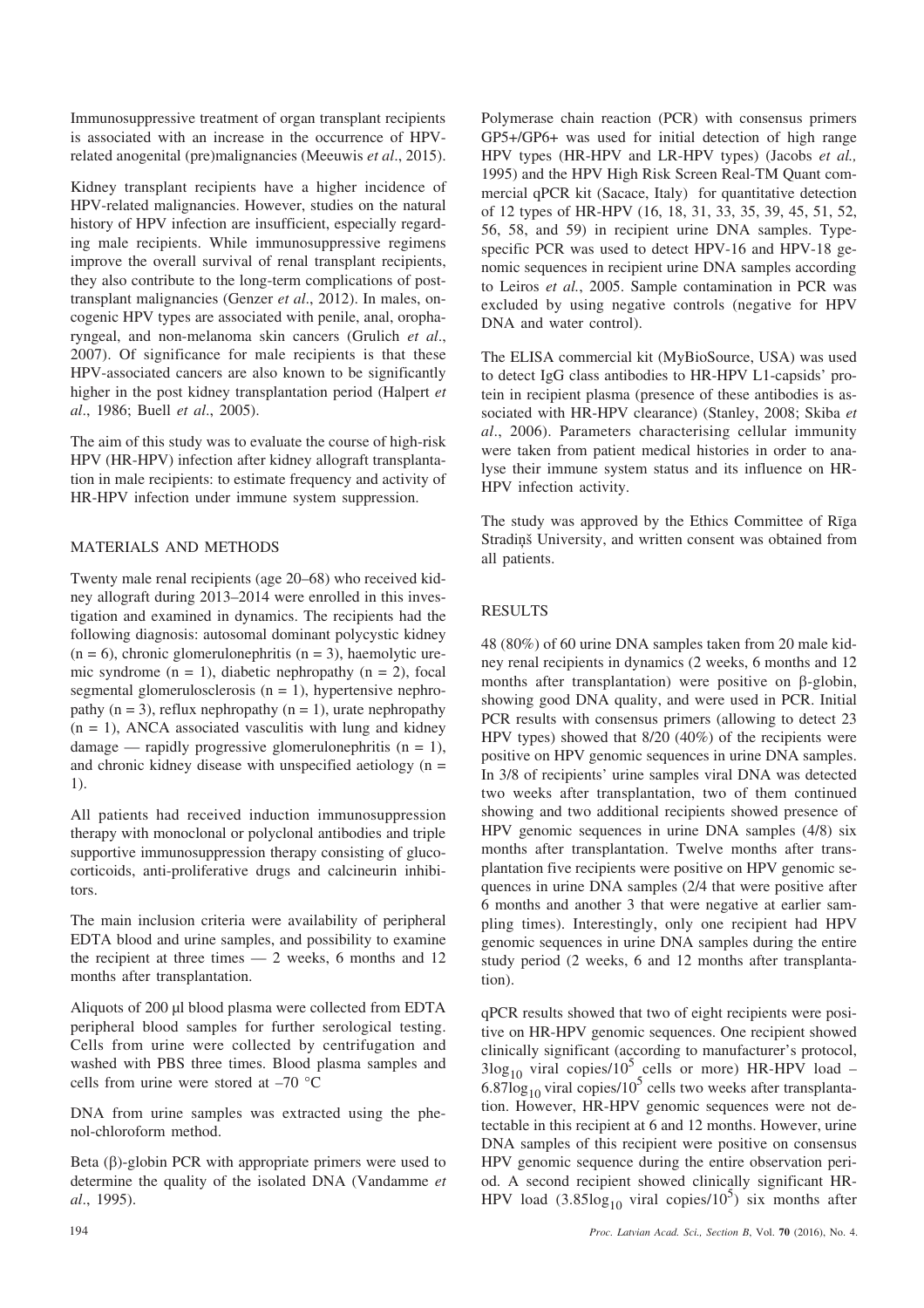transplantation, which was no longer detectable 12 months after transplantation, but results of PCR with consensus primers showed presence of HPV genomic sequences at that time.

Type-specific PCR results showed that none of the male kidney transplant recipients was positive on HPV-16 or HPV-18 genomic sequences.

Serological study showed that 7 of 20 recipients had IgG class antibodies to HR-HPV L1-capsid protein, while urine DNA samples of five of them were negative in PCR with consensus HPV as well as in HR-HPV qPCR. All 7 recipients were HR-HPV seropositive 12 months after transplantation. At the same time, two recipients with high HR-HPV load lacked IgG class antibodies to HR-HPV L1-capsid protein during the whole period of observation.

Overall, combining qPCR (2/20) and serological results (7/20), signs of HR-HPV infection was shown in 9/20 (45%) recipients.

To compare parameters of recipients, cellular immunity examination of their medical histories was made and data on immunocompetent cell absolute counts in 1 mm<sup>3</sup> were retrieved (12 months after transplantation). Mean absolute counts for immunocompetent cells were evaluated for recipients with and without IgG class antibodies to HR-HPV L1-capsid protein. At 12 months after transplantation, mean counts of CD4+ (T helpers) and  $CD19<sup>+</sup>$  cells (B lymphocytes) tended to be higher in the recipient group with IgG class antibodies to HR-HPV L1-capsid protein than in the recipient group without antibodies (not significant,  $p = 0.66$ ) and  $p = 0.62$ , respectively) (Table 1). Also, the CD4+/CD8+ index tended to be higher in recipients with IgG class antibodies to HR-HPV L1-capsid protein than in recipients without them  $(1.56 \pm 1.28 \text{ vs. } 1.15 \pm 0.66, p = 0.44)$ , showing better immune system function (Table 1).

Evaluation of recipient medical histories did not show presence of any specific HR-HPV-associated complications.

Table 1

MEAN ABSOLUTE COUNTS OF IMMUNOCOMPETENT CELLS' POPULATIONS (1 MM<sup>3</sup>) IN KIDNEY TRANSPLANT RECIPIENTS WITH AND WITHOUT IGG CLASS ANTIBODIES TO HR-HPV L1-CAPSID PROTEIN

| Parameters  | IgG negative<br>$n = 13$ | IgG positive<br>$n = 7$ | $p^*$ |
|-------------|--------------------------|-------------------------|-------|
| Leu         | $6680 \pm 2010$          | $6240 \pm 2120$         | 0.66  |
| Ly          | $1880 \pm 700$           | $1660 \pm 660$          | 0.49  |
| $CD3+$      | $1515 \pm 525$           | $1438 \pm 578$          | 0.76  |
| $CD4+$      | $611 \pm 327$            | $692 \pm 418$           | 0.66  |
| $CD8+$      | $595 \pm 268$            | $521 \pm 241$           | 0.53  |
| $CD16+$     | $271 \pm 232$            | $170 \pm 117$           | 0.21  |
| $CD19+$     | $75 \pm 47$              | $92 \pm 81$             | 0.62  |
| $CD95+$     | $891 \pm 371$            | $861 \pm 354$           | 0.86  |
| $CD4+/CD8+$ | $1.15 \pm 0.66$          | $1.56 \pm 1.28$         | 0.44  |

\* *p* value of immunocompetent cells parameters changes between two groups, IgG negative and IgG positive.

The most common complications in HR-HPV positive recipients were secondary anaemia (6/9; 66%) and arterial hypertension (9/9; 100%), which are not associated with HR-HPV infection. In one HR-HPV positive recipient, oral candidiasis and II type diabetes were observed and in another, HR-HPV positive recipient — decreased kidney cysts were present.

## DISCUSSION

The aim of investigation was to determine frequency and activity of HR-HPV infection in Latvian male kidney transplant recipients under immune system suppression; this has been investigated worldwide, but not in Latvia.

During this investigation we encountered with several problems: 1) there is no standardisation in detection of HR-HPV (a variety of methods and systems for HR-HPV detection exist); 2) today over 15 types of HR-HPV are known, and therefore, it is difficult to type all HR-HPV and to evaluate the oncogenic potential of each of them.

Another problem was in collection of the samples — two weeks after renal transplantation was the earliest time period when collection of material from patients for the first HR-HPV testing was possible, because a large proportion of the recipients had anuria before the operations.

This study presents the first data on HPV infection frequency among Latvian male kidney transplant recipients. HPV genomic sequences were found in 40% (8/20) of recipient urine samples (using consensus primers), of which two showed additionally clinically significant HR-HPV load, estimated using a commercial qPCR kit. Three of 20 recipients (15%) had HPV genomic sequences in urine sample two weeks after transplantation, but it could not be excluded that this infection was present already before transplantation, as a short time had passed since surgery and we were not able to carry out HPV infection screening before transplantation due to anuria in the majority of patients. Five other recipients (25%) were positive 6 and 12 months after transplantation, showing that the majority of recipients have HPV reactivation or are infected in the later period after transplantation. Considering that one of two recipients also showed clinically significant HR-HPV load  $(3.85\log_{10}$ viral copies/10<sup>5</sup>) on the  $6<sup>th</sup>$  month after transplantation, we suggest that this period of time is the most important for recipients; however, activation of HR-HPV in the early period of immunosuppressive treatment after transplantation also is possible.

Two recipients positive on HR-HPV genomic sequences were negative on IgG class antibodies to HR-HPV L1-capsid protein and of seven seropositive recipients only two were positive in PCR with a consensus HPV genomic sequence. In this case, the mentioned antibodies might have appeared during viral clearance and show past infection (Skiba *et al*., 2006; Stanley, 2008). Another explanation is that anti HR-HPV IgG class antibody presence and absence of HR-HPV genomic sequences in urine DNA samples indi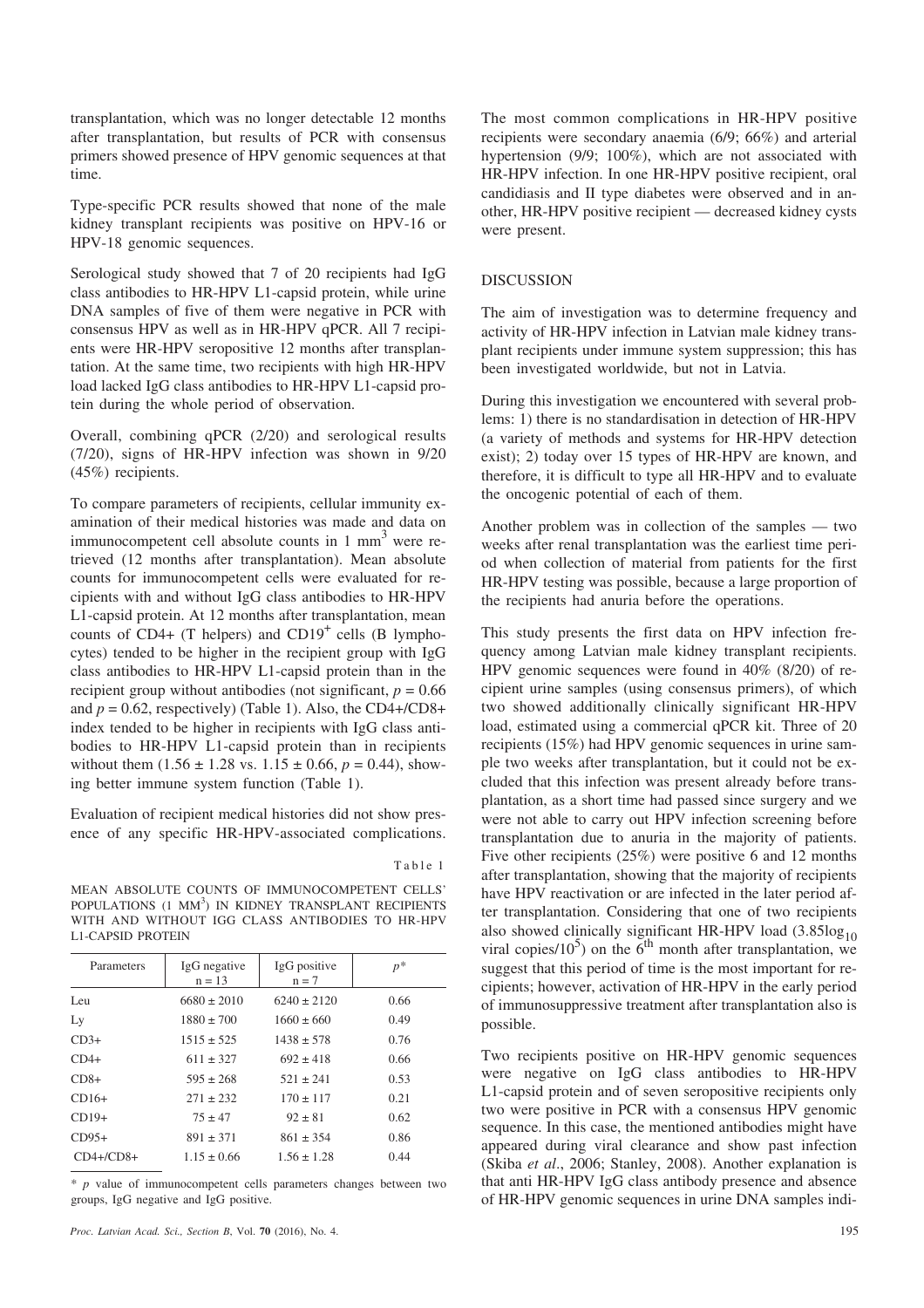cates another site of persistence or a low and HR-HPV load that is undetectable using the qPCR kit.

Also, information on immunocompetent cell parameters from clinical histories showed that seropositve recipients develop antibodies against HR-HPV L1 capsid protein on the  $12<sup>th</sup>$  month after transplantation; at that time, mean absolute cell counts of CD4+ and CD19+ cells (cell subpopulations involved in antibody production) were higher than in recipients without IgG antibodies (not significant:  $p = 0.66$ and  $p = 0.62$ , respectively).

At present there is still no convincing and consensual HPV screening methodology for kidney transplant patients. Nowadays, many researchers suggest using first-void urine samples for HPV testing as an alternative and non-invasive method for screening (Golijow *et al*., 2005; Pathak *et al*., 2014). However, our study results show that 20% of urine DNA samples have poor quality and need to be excluded from further examination. Therefore, a urine sample is not a fully reliable template for HPV screening and should be supported additionally with other methods and results.

Overall, combining molecular and serological studies this study showed a high frequency of HR-HPV infection among male kidney transplant recipients (9/20; 45%); the majority of HR-HPV positive recipients (7/9; 78%) did not show signs of infection clearance. This means that, despite the applied immunosuppressive therapy, the hosts immune system is capable of dealing with HR-HPV infection up to the  $12<sup>th</sup>$  month after transplantation, and occurrence of IgG class antibodies to HR-HPV L1-capsid protein in recipients could be used as a positive prognostic marker suggesting that the host immune system is capable of dealing with HR-HPV infection.

Epidemiological data provided by Forman et al (2012) show that Eastern Europe has a higher HPV prevalence rate (21.4%) than in Northern, Western and Southern Europe (10.0%, 9.0%, and 8.8%, respectively). Lower prevalence occurs in Western Asia and Northern America (1.7% and 4.7%, respectively), and the highest in the Caribbean (35.4%) (Forman *et al*., 2012).

According to literature data, a high range of genital HR-HPV prevalence (3–20%) has been observed in immunocompetent men (Nyitray *et al*., 2011; Alfonso *et al*., 2016; Cai *et al*., 2016); however, in immunocompromised men the prevalence of genital HR-HPV infection is much higher and can reach 51% (Li *et al*., 2016). This is in concordance with results of this study, which however included a small group of recipients  $(n = 20)$ .

The majority of male recipients who were positive on HR-HPV infection (7/9; 77.7%) were at age between 50 and 66.

To evaluate the full influence of immunosuppressive therapy on HR-HPV infection, more detailed examination of each case should be made. However, the immunosuppressive therapy applied from beginning in the majority of cases was the same for all recipients, but which was changed individually based on developed complications. Differences in immunosuppressive therapy can have different effect on the host's immune system, including anti-viral response.

It is important to evaluate the oncogenic potential of all HR-HPV types in immunosuppressed hosts, but it is very difficult to carry out such investigations due to the high diversity of virus types (over 15 types). We conducted typespecific PCR for HPV 16 and HPV 18 in male recipients, of which none were positive.

To draw final conclusions on HR-HPV infection activity and its oncogenic potential, further investigation should be carried out with an increased sample size for thorough statistical testing.

### **REFERENCES**

- Adami, J., Gäbel, H., Lindelöf, B., Ekström, K., Rydh, B., Glimelius, B., Ekbom, A., Adami, H. O., Granath, F. (2003). Cancer risk following organ transplantation: A nationwide cohort study in Sweden. *Brit. J. Cancer*., **89** (7), 1221–1227.
- Afonso, L.A., Cordeiro, T. I., Carestiato, F. N., Ornellas, A. A., Alves, G., Cavalcanti, S. M. (2016). High-risk human papillomavirus infection of the foreskin in asymptomatic Mmen and patients with phimosis. *J. Urol.*, Jan. 18, pii: S0022–5347 (16)00040-9.
- Albero, G., Castellsagué, X., Lin, H. Y., Fulp, W., Villa, L. L., Lazcano-Ponce, E., Papenfuss, M., Abrahamsen, M., Salmerón, J., Quiterio, M., Nyitray, A. G., Lu, B., Bosch, F. X., Giuliano, A. R. (2014). Male circumcision and the incidence and clearance of genital human papillomavirus (HPV) infection in men: The HPV infection in men (HIM) cohort study. *BMC Infect. Dis.,* **14**, 75.
- Amirian, E. S., Adler-Storthz, K., Scheurer, M. E. (2013). Associations between human herpesvirus-6, human papillomavirus and cervical cancer. *Cancer Lett*., **336** (1), 18–23.
- Brendle, S. A., Bywaters, S. M., Christensen, N. D. (2014). Pathogenesis of infection by human papillomavirus. *Curr. Probl. Dermatol.,* **45**, 47–57.
- Buell, J. F., Gross, T. G., Woodle, E. S. Malignancy after transplantation. (2005). *Transplantation*, **80** (2 Suppl), S254–64.
- Burd, E. M. Human papillomavirus and cervical cancer. (2003). *Clin. Microbiol. Rev*., **16** (1), 1–17.
- Cai, T., Perletti, G., Meacci, F., Magri, V., Verze, P., Palmieri, A., Mazzoli, S., Santi, R., Nesi, G., Mirone, V., Bartoletti, R. (2016). Natural history of human papillomavirus infection in non-vaccinated young males: Low clearance probability inhigh-risk genotypes. *Eur. J. Clin. Microbiol. Infect. Dis*., **35** (3), 463–469.
- Coscia, M. F., Monno, R., Ballini, A., Mirgaldi, R., Dipalma, G., Pettini, F., Cristallo, V., Inchingolo, F., Foti, C., de Vito, D. (2015) Human papilloma virus (HPV) genotypes prevalence in a region of South Italy (Apulia). *Ann. Ist. Super. Sanita,* **51** (3), 248–251.
- Forman, D., de Martel, C., Lacey, C. J., Soerjomataram, I., Lortet-Tieulent, J., Bruni, L., Vignat, J., Ferlay, J., Bray, F., Plummer, M., Franceschi, S. (2012). Global burden of human papillomavirus and related diseases. *Vaccine,* **30** (Suppl 5), F12–23.
- Frazer, I. H. (2009). Interaction of human papillomaviruses with the host immune system: A well evolved relationship. *Virology*, **384** (2), 410–414.
- Genzer, O., El-Sayegh, S. E., Kleiner, M. J., Castellanos, M. R. (2012). Male human papillomavirus infection post-kidney transplant: An overlooked disease. *Transplant Res*., **1** (1), 21.
- Golijow, C. D., Pérez, L. O., Smith, J. S., Abba, M. C. (2005). Human papillomavirus DNA detection and typing in male urine samples from a